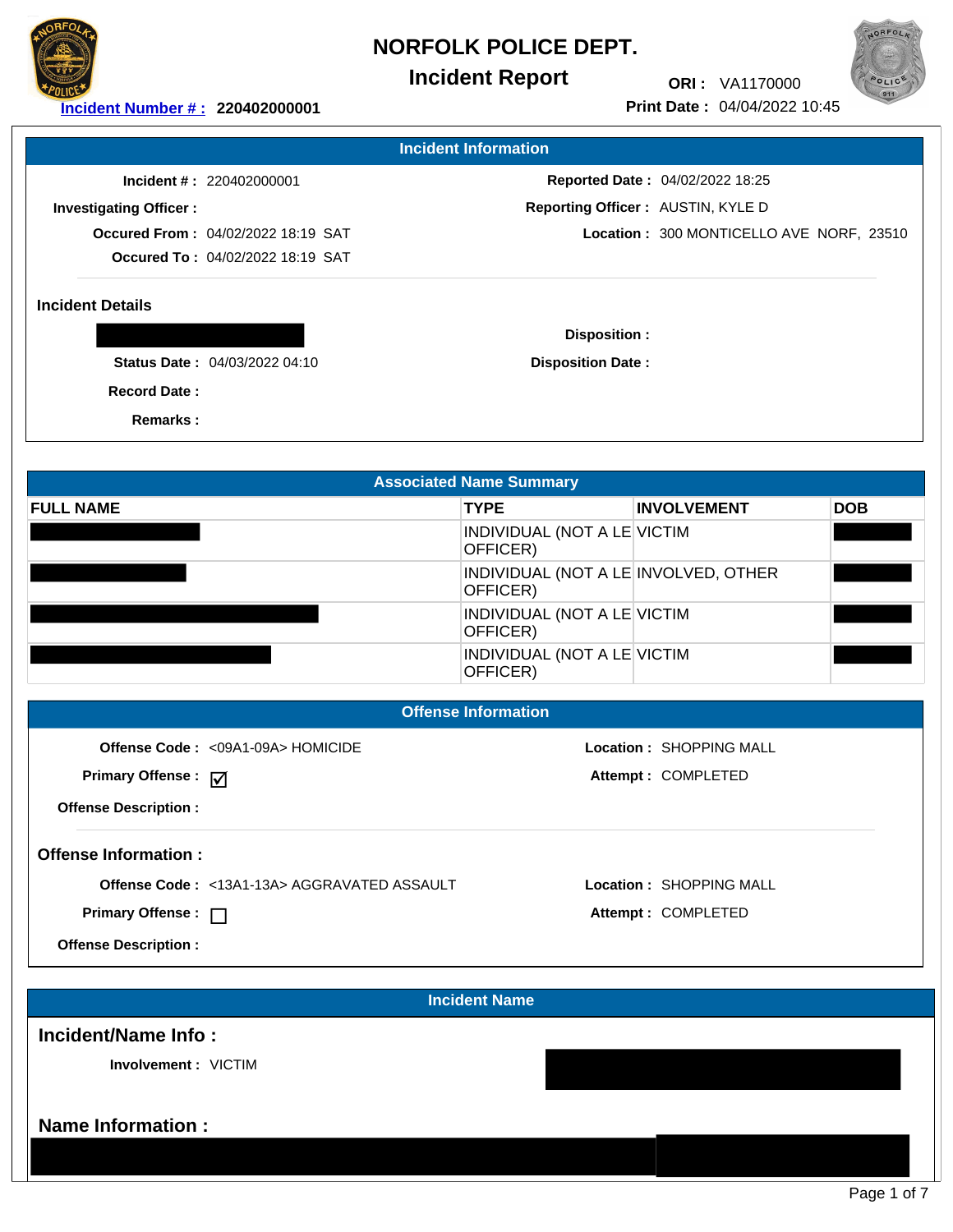## **Incident Number # : 220402000001 Print Date :** 04/04/2022 10:45

 $\blacksquare$ 

| <b>Related Offenses:</b>           |                      |                        |
|------------------------------------|----------------------|------------------------|
| <13A1-13A> AGGRAVATED ASSAULT<br>г |                      |                        |
| $\sqrt{ }$ <09A1-09A> HOMICIDE     |                      |                        |
| <b>Relationship with Suspects:</b> |                      |                        |
| <b>Suspect Name</b>                | Relationship         | <b>Living Together</b> |
|                                    |                      |                        |
| <b>Victim Information:</b>         |                      |                        |
|                                    |                      |                        |
|                                    |                      |                        |
|                                    |                      |                        |
|                                    |                      |                        |
|                                    |                      |                        |
|                                    |                      |                        |
|                                    | <b>Incident Name</b> |                        |
| Incident/Name Info:                |                      |                        |
| Involvement : VICTIM               |                      |                        |
|                                    |                      |                        |
| <b>Name Information:</b>           |                      |                        |
|                                    |                      | Page 2 of 7            |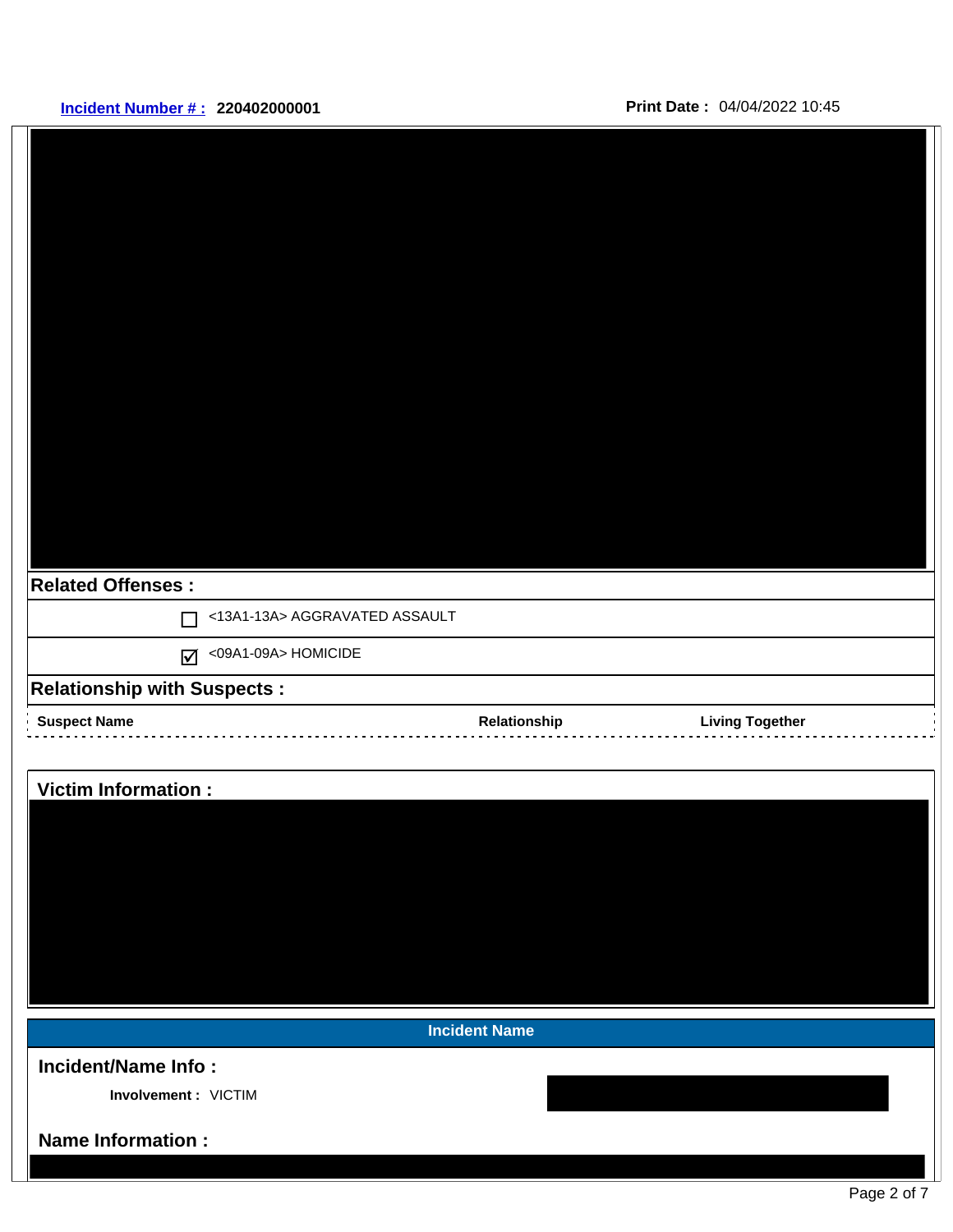# **Incident Number # : 220402000001 Print Date :** 04/04/2022 10:45

| <b>Related Offenses:</b>           |                      |                             |  |
|------------------------------------|----------------------|-----------------------------|--|
| <13A1-13A> AGGRAVATED ASSAULT<br>☑ |                      |                             |  |
| <09A1-09A> HOMICIDE<br>$\Box$      |                      |                             |  |
| <b>Relationship with Suspects:</b> |                      |                             |  |
| <b>Suspect Name</b>                | Relationship         | <b>Living Together</b><br>. |  |
|                                    |                      |                             |  |
| <b>Victim Information:</b>         |                      |                             |  |
|                                    |                      |                             |  |
|                                    |                      |                             |  |
|                                    |                      |                             |  |
|                                    |                      |                             |  |
|                                    |                      |                             |  |
|                                    |                      |                             |  |
|                                    |                      |                             |  |
|                                    | <b>Incident Name</b> |                             |  |
| Incident/Name Info:                |                      |                             |  |
| Involvement : VICTIM               |                      |                             |  |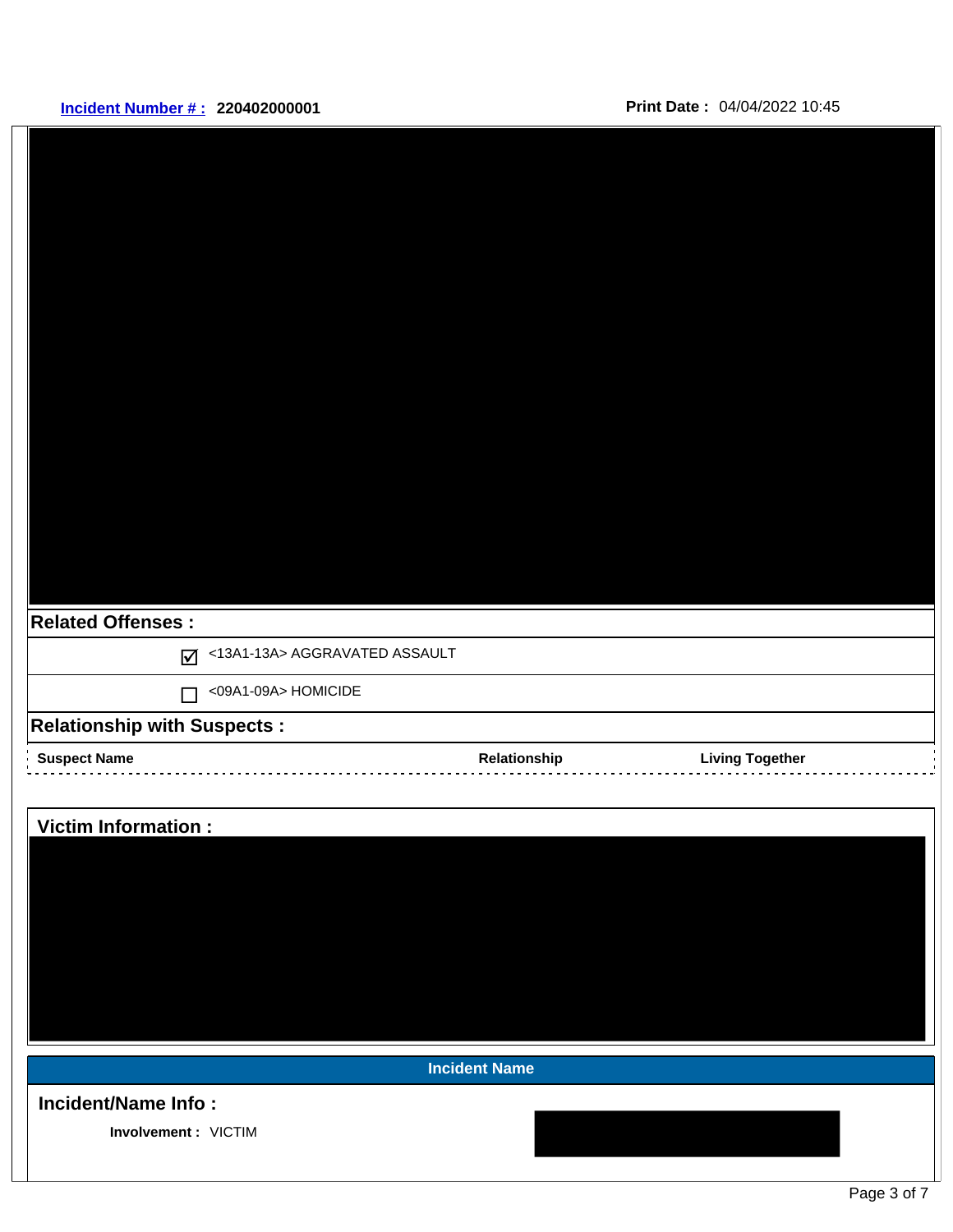| <b>Name Information:</b>                                      |
|---------------------------------------------------------------|
|                                                               |
|                                                               |
|                                                               |
|                                                               |
|                                                               |
|                                                               |
|                                                               |
|                                                               |
|                                                               |
|                                                               |
|                                                               |
| <b>Related Offenses:</b><br><13A1-13A> AGGRAVATED ASSAULT     |
| $\Delta$<br><09A1-09A> HOMICIDE                               |
| $\Box$<br><b>Relationship with Suspects:</b>                  |
| <b>Suspect Name</b><br>Relationship<br><b>Living Together</b> |
|                                                               |
| <b>Victim Information:</b>                                    |
|                                                               |
|                                                               |
|                                                               |
|                                                               |
|                                                               |
| <b>Incident Name</b>                                          |
| <b>Incident/Name Info:</b>                                    |
| Involvement : INVOLVED, OTHER                                 |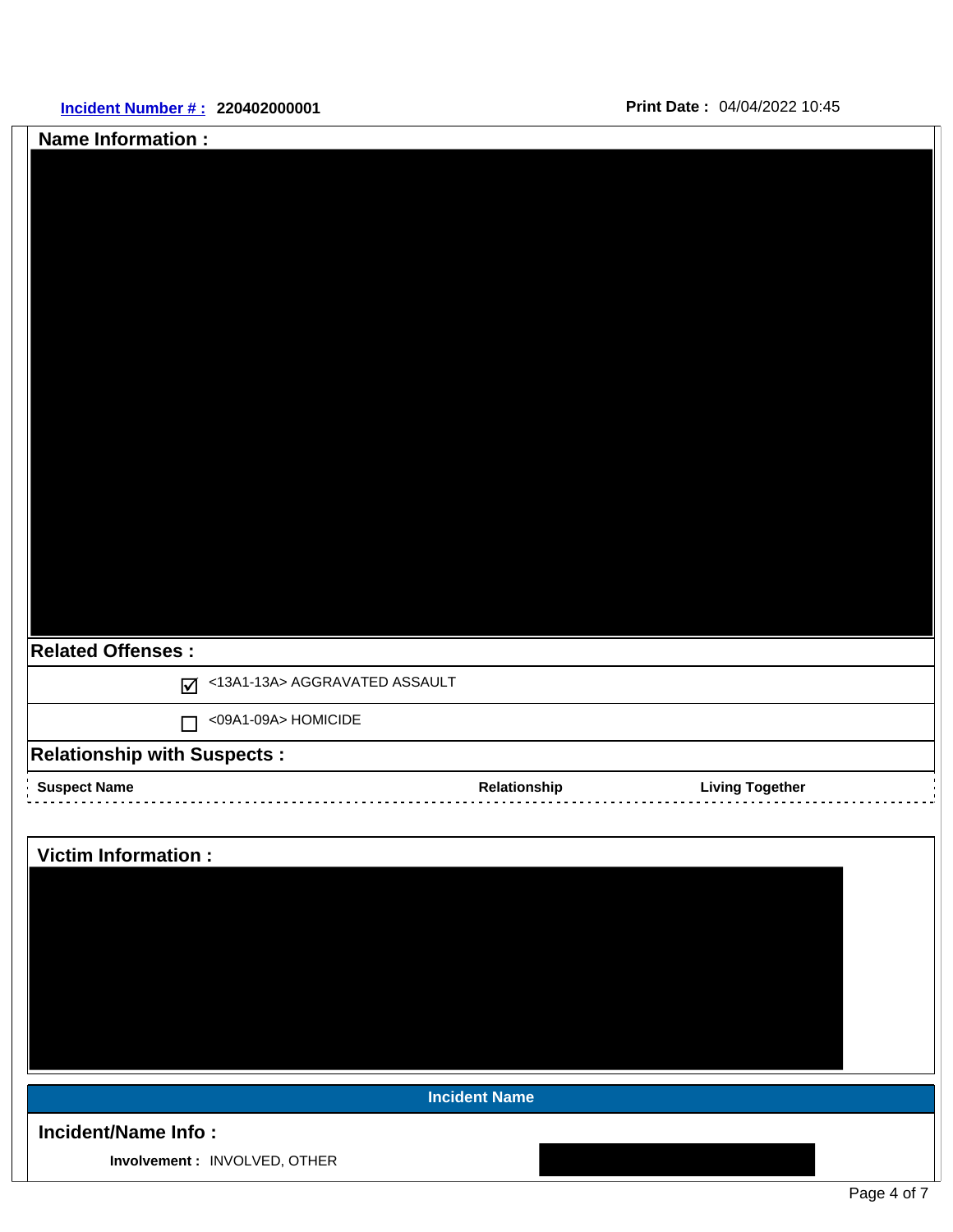| <b>Name Information:</b> |
|--------------------------|
|                          |
|                          |
|                          |
|                          |
|                          |
|                          |
|                          |
|                          |
|                          |
|                          |
|                          |
|                          |
|                          |
| <b>Geo Information</b>   |

| Zone: NORF               | Tract: $59$                                    |
|--------------------------|------------------------------------------------|
| <b>District: GREEN</b>   | Neighborhood: DOWNTOWN NORFOLK CIVIC<br>LEAGUE |
| <b>Reporting Area: 1</b> | ESZ: 1                                         |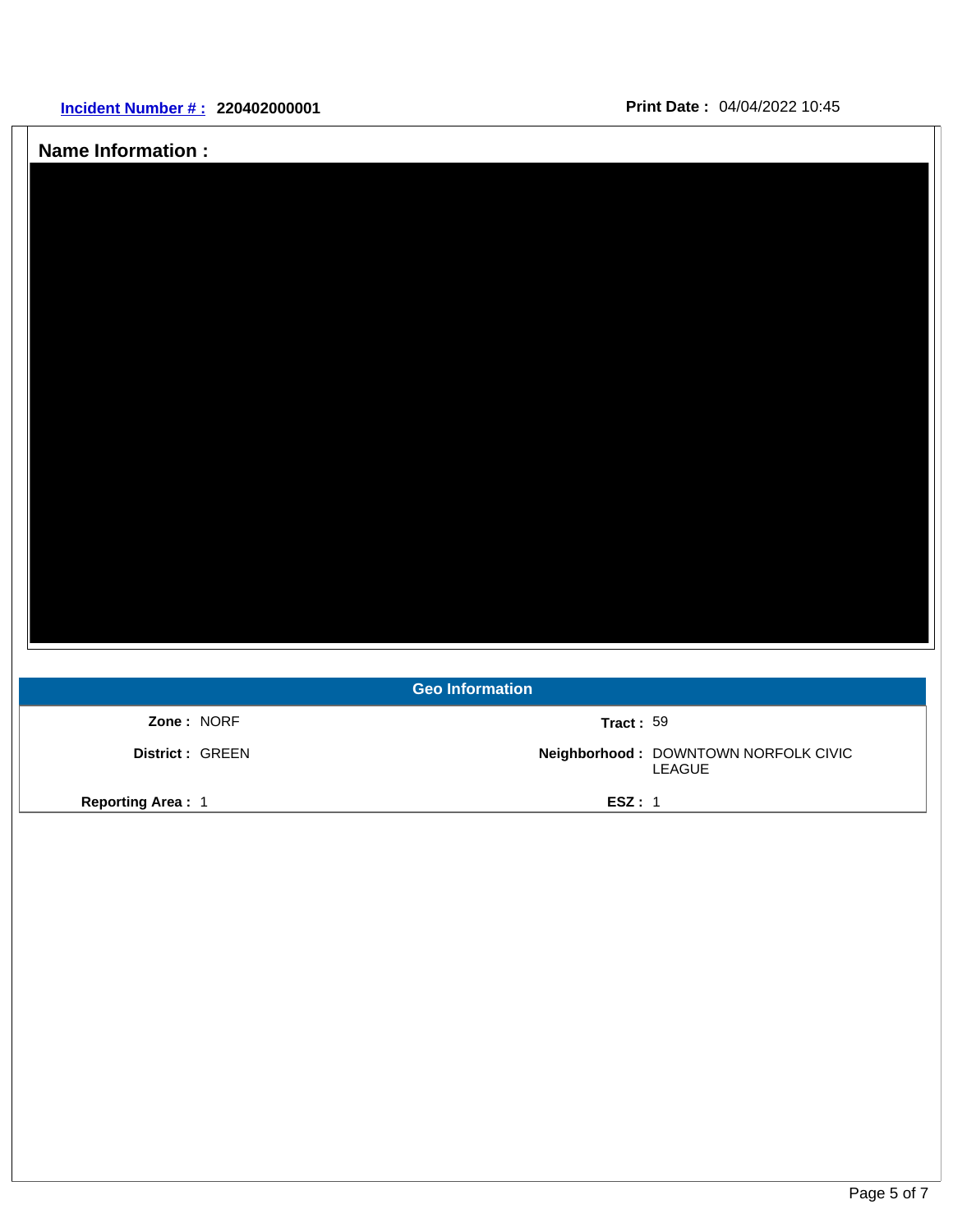# **Incident Number # : 220402000001 Print Date :** 04/04/2022 10:45

|                  |                       | <b>Narratives</b>                                                            |                                     |
|------------------|-----------------------|------------------------------------------------------------------------------|-------------------------------------|
| <b>Report #:</b> | 220402000001-<br>0000 |                                                                              | Author: AUSTIN, KYLE D (30462)      |
| Title :          | NARRATIVE             |                                                                              | <b>Entered On: 04/03/2022 04:39</b> |
|                  | Narrative:            | On 4/2/2022 NPD and NFR responded to MacArthur Mall for three gunshot victim |                                     |